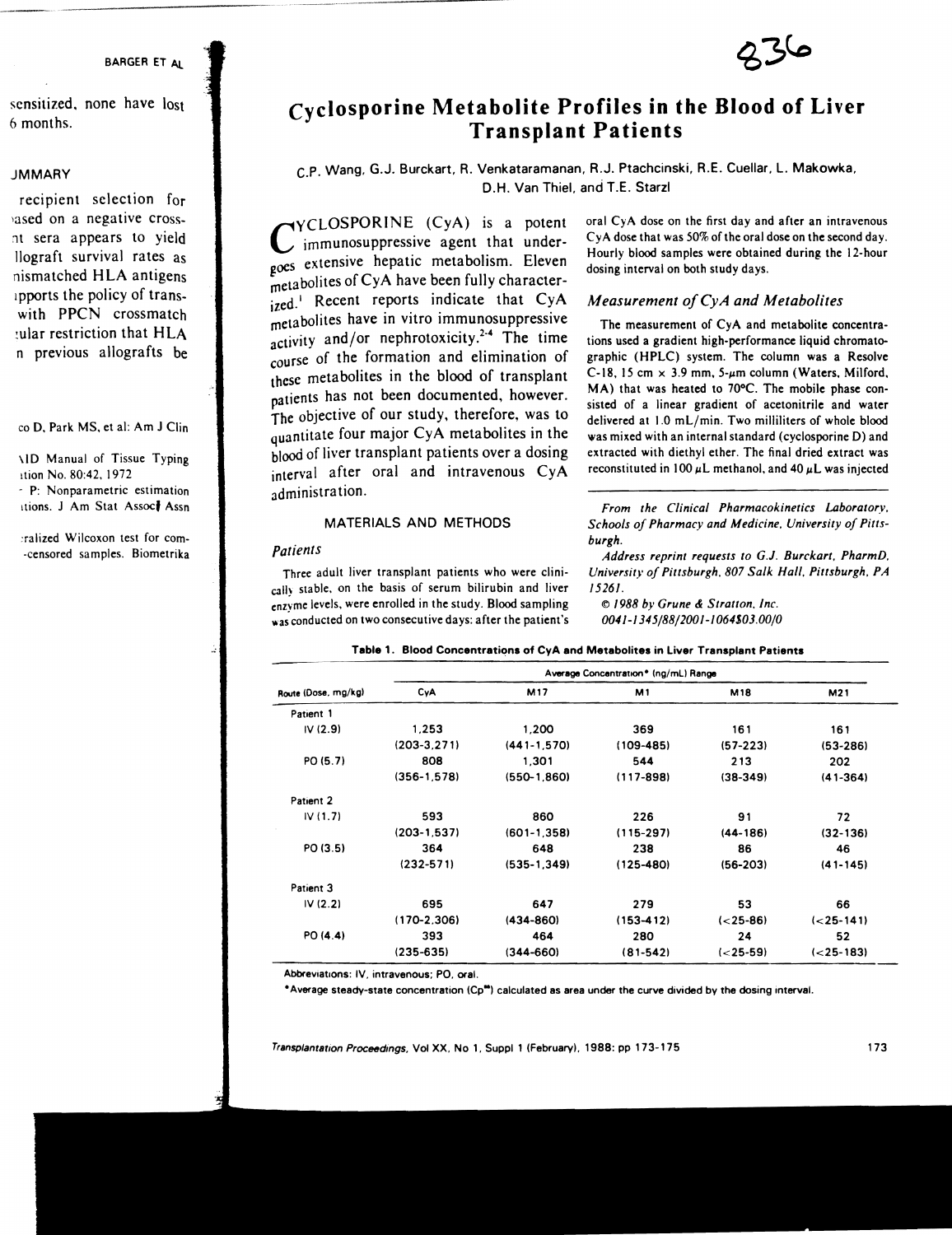# 174 WANG ET AL



Fig 1. CyA and metabolite blood concentrations after liver transplantation.

onto the HPLC column. Standards of the metabolites (M17, M1, M18, M21) were prepared from material recovered from human bile and confirmed by HPLC and mass spectrometry. Standard curves were prepared for CyA and each of the four metabolites that were quantified.

### **RESULTS**

The average and range of blood concentrations observed during the dosing interval are presented in Table I. Figure I demonstrates the typical metabolite concentrations measured over time during the dosing interval. The blood concentrations for the three patients were  $M17 > CyA > M1$  for the oral study, whereas M18 and M21 concentrations varied during the dosing interval. In the intravenous study, the blood concentrations were  $CyA > M17 > M1$  in two patients, with the third patient following the oral pattern. Metabolite concentrations did not consistently decline over the dosing interval; the CyA and metabolite concentrations increased to their highest level between nine and 12 hours in the oral study of patient no. 2.

# **DISCUSSION**

High concentrations of CyA metabolites, particularly M17 and M1, were present in the